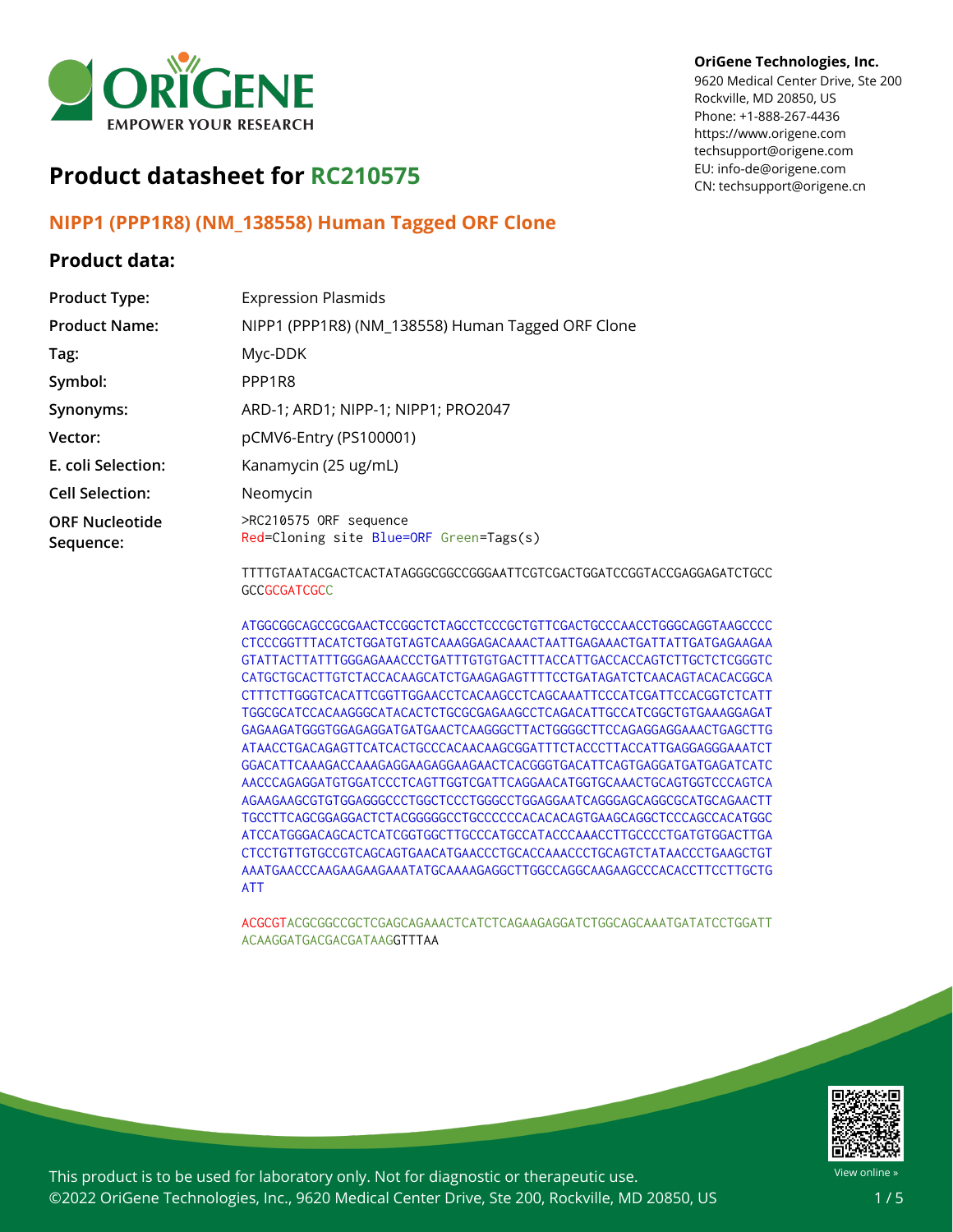

#### **Plasmid Map:**



\* The last codon before the Stop codon of the ORF

This product is to be used for laboratory only. Not for diagnostic or therapeutic use. ©2022 OriGene Technologies, Inc., 9620 Medical Center Drive, Ste 200, Rockville, MD 20850, US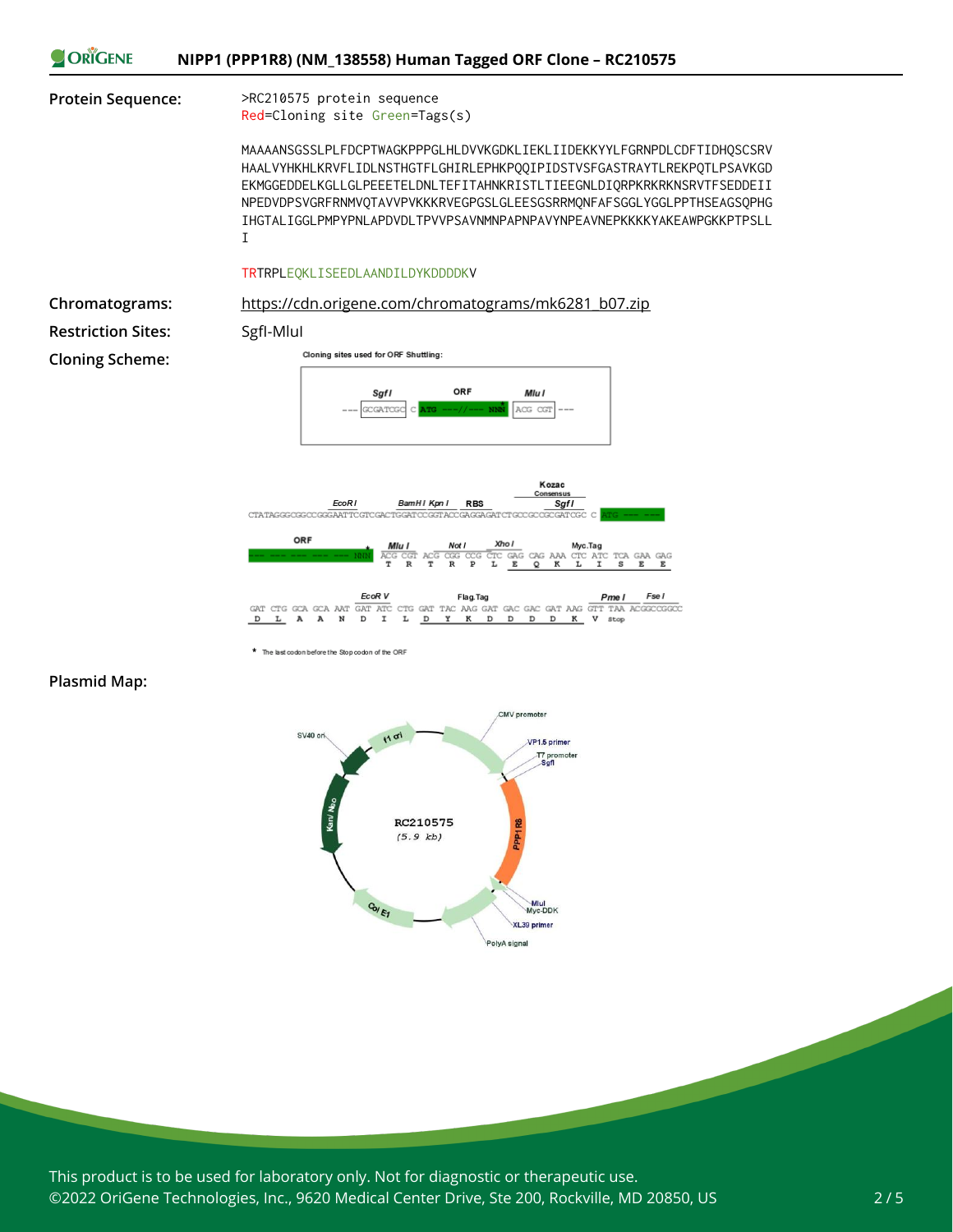| <b>ORIGENE</b>                | NIPP1 (PPP1R8) (NM_138558) Human Tagged ORF Clone - RC210575                                                                                                                                                                                                                                                                                                                                                                                                                                                                             |
|-------------------------------|------------------------------------------------------------------------------------------------------------------------------------------------------------------------------------------------------------------------------------------------------------------------------------------------------------------------------------------------------------------------------------------------------------------------------------------------------------------------------------------------------------------------------------------|
| ACCN:                         | NM_138558                                                                                                                                                                                                                                                                                                                                                                                                                                                                                                                                |
| <b>ORF Size:</b>              | 1056 bp                                                                                                                                                                                                                                                                                                                                                                                                                                                                                                                                  |
| <b>OTI Disclaimer:</b>        | The molecular sequence of this clone aligns with the gene accession number as a point of<br>reference only. However, individual transcript sequences of the same gene can differ through<br>naturally occurring variations (e.g. polymorphisms), each with its own valid existence. This<br>clone is substantially in agreement with the reference, but a complete review of all prevailing<br>variants is recommended prior to use. More info                                                                                           |
| <b>OTI Annotation:</b>        | This clone was engineered to express the complete ORF with an expression tag. Expression<br>varies depending on the nature of the gene.                                                                                                                                                                                                                                                                                                                                                                                                  |
| Components:                   | The ORF clone is ion-exchange column purified and shipped in a 2D barcoded Matrix tube<br>containing 10ug of transfection-ready, dried plasmid DNA (reconstitute with 100 ul of water).                                                                                                                                                                                                                                                                                                                                                  |
| <b>Reconstitution Method:</b> | 1. Centrifuge at 5,000xg for 5min.<br>2. Carefully open the tube and add 100ul of sterile water to dissolve the DNA.<br>3. Close the tube and incubate for 10 minutes at room temperature.<br>4. Briefly vortex the tube and then do a quick spin (less than 5000xg) to concentrate the liquid<br>at the bottom.<br>5. Store the suspended plasmid at -20°C. The DNA is stable for at least one year from date of<br>shipping when stored at -20°C.                                                                                      |
| <b>RefSeq Size:</b>           | 2659 bp                                                                                                                                                                                                                                                                                                                                                                                                                                                                                                                                  |
| <b>RefSeq ORF:</b>            | 630 bp                                                                                                                                                                                                                                                                                                                                                                                                                                                                                                                                   |
| Locus ID:                     | 5511                                                                                                                                                                                                                                                                                                                                                                                                                                                                                                                                     |
| UniProt ID:                   | Q12972                                                                                                                                                                                                                                                                                                                                                                                                                                                                                                                                   |
| <b>Cytogenetics:</b>          | 1p35.3                                                                                                                                                                                                                                                                                                                                                                                                                                                                                                                                   |
| <b>Protein Families:</b>      | Druggable Genome, Transcription Factors                                                                                                                                                                                                                                                                                                                                                                                                                                                                                                  |
| MW:                           | 38.5 kDa                                                                                                                                                                                                                                                                                                                                                                                                                                                                                                                                 |
| <b>Gene Summary:</b>          | This gene, through alternative splicing, encodes three different isoforms. Two of the protein<br>isoforms encoded by this gene are specific inhibitors of type 1 serine/threonine protein<br>phosphatases and can bind but not cleave RNA. The third protein isoform lacks the<br>phosphatase inhibitory function but is a single-strand endoribonuclease comparable to<br>RNase E of E. coli. This isoform requires magnesium for its function and cleaves specific sites<br>in A+U-rich regions of RNA. [provided by RefSeq, Jul 2008] |

This product is to be used for laboratory only. Not for diagnostic or therapeutic use. ©2022 OriGene Technologies, Inc., 9620 Medical Center Drive, Ste 200, Rockville, MD 20850, US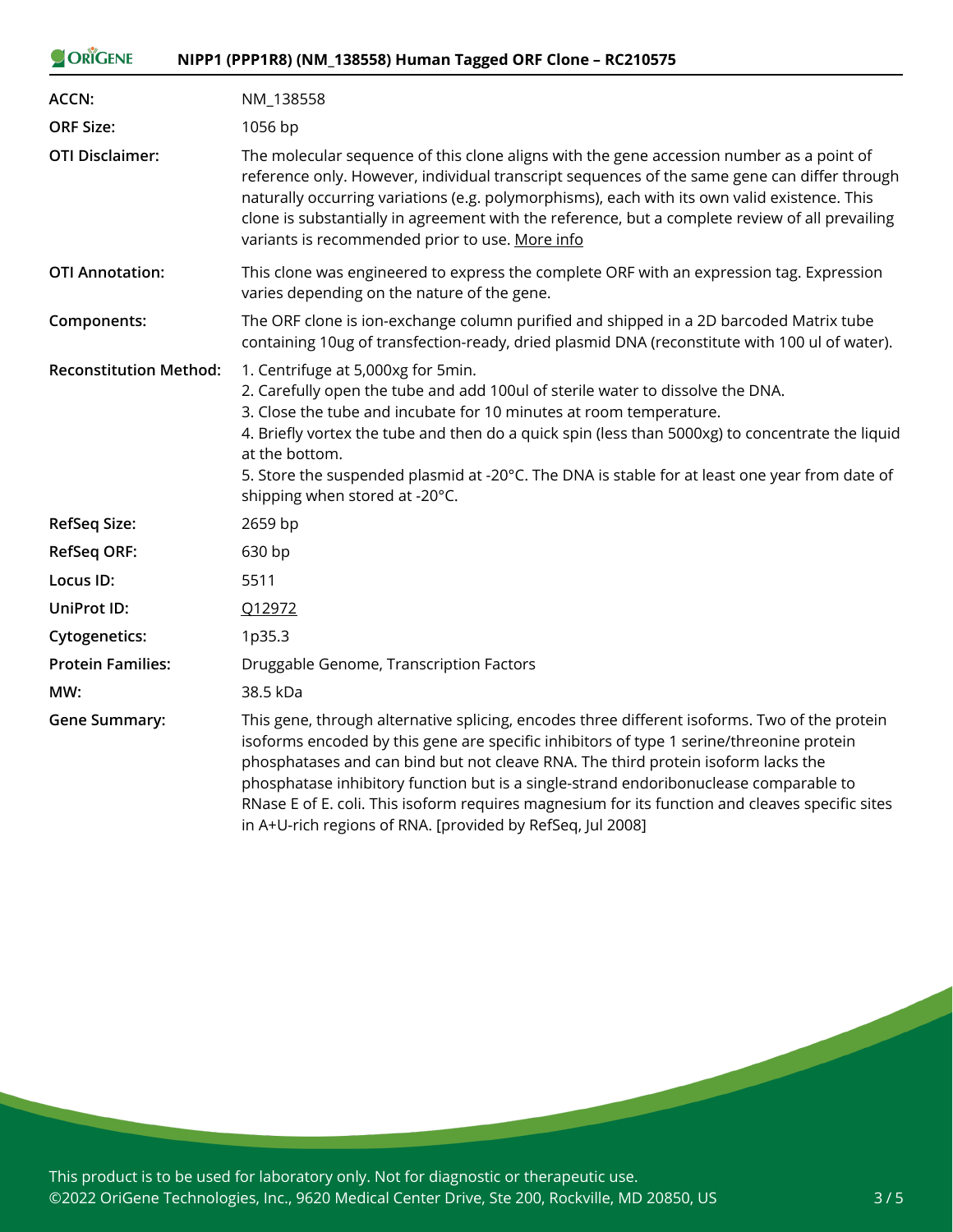

## **Product images:**



HEK293T cells were transfected with the pCMV6- ENTRY control (Cat# [PS100001], Left lane) or pCMV6-ENTRY PPP1R8 (Cat# RC210575, Right lane) cDNA for 48 hrs and lysed. Equivalent amounts of cell lysates (5 ug per lane) were separated by SDS-PAGE and immunoblotted with anti-PPP1R8(Cat# [TA804812]). Positive lysates [LY408577] (100ug) and [LC408577] (20ug) can be purchased separately from OriGene.



Western blot validation of overexpression lysate (Cat# [LY408577]) using anti-DDK antibody (Cat# [TA50011-100]). Left: Cell lysates from untransfected HEK293T cells; Right: Cell lysates from HEK293T cells transfected with RC210575 using transfection reagent MegaTran 2.0 (Cat# [TT210002]).

This product is to be used for laboratory only. Not for diagnostic or therapeutic use. ©2022 OriGene Technologies, Inc., 9620 Medical Center Drive, Ste 200, Rockville, MD 20850, US